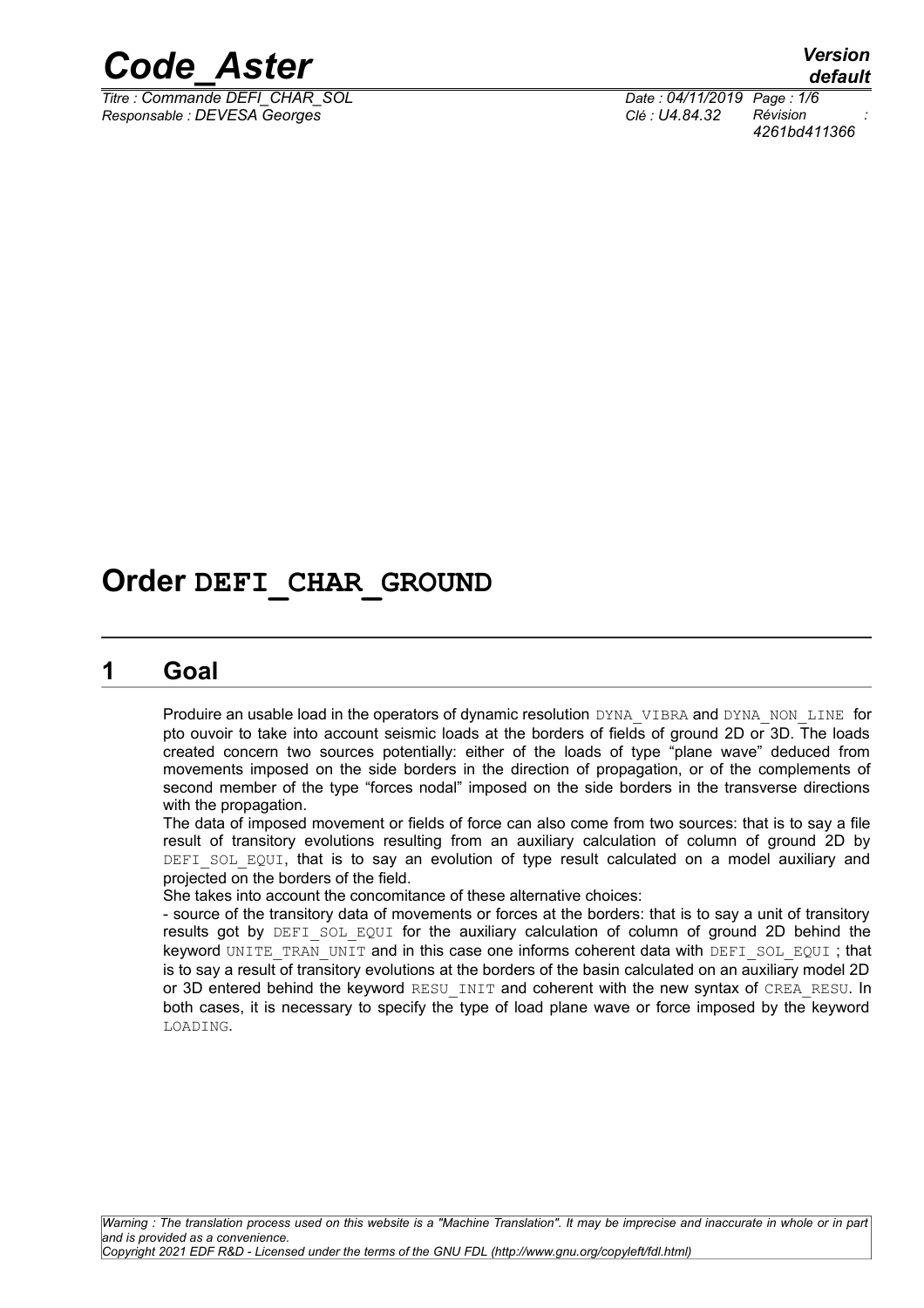*Titre : Commande DEFI\_CHAR\_SOL Date : 04/11/2019 Page : 2/6 Responsable : DEVESA Georges Clé : U4.84.32 Révision :*

*4261bd411366*

# **2 Syntax**

)

tank ground [ char meca ] = DEFI CHAR GROUND (  $\bullet$  MODELE =  $mO$ ,  $[mode]E]$  $\sqrt{ }$  UNITE TRAN INIT = utrin, [ Links (In) ]  $/$   $\bullet$  RESU INIT = resui ,  $/$  [dyna trans] / [ evol\_char ] / [ evol\_noli ] ◊ LOADING =/ 'FORCE', [DEFECT] / 'ONDE\_PLANE', **# If UNITE\_TRAN\_INIT {**  $\Diamond$  NOM CMP =/'DX', [DEFECT]  $/$ 'DY',  $\Diamond$  LENGTH CARA = lcar has,  $[R]$ ◆ | ◊ GROUP MA DROITE = gmdr, [grma] | 0 GROUP MA GAUCHE = gmga, [grma]  $\bullet$  TABLE MATER ELAS = tmela, [table]  $\sqrt{20}$  = / z0, [R]  $= / 0.$ , [DEFECT]  $\Diamond$  |  $\bullet$  AXIS =/'X',  $/$ 'Y',  $\frac{1}{1}$  /  $\frac{1}{2}$   $\frac{1}{2}$  ,  $\frac{1}{2}$  ,  $\frac{1}{2}$ | ◊ NOM\_PARA =/'Y', [DEFECT] **} # End If UNITE\_TRAN\_INIT # If RESU\_INIT ' {** ◊ / ♦ MATR\_AMOR = matr\_has, [matr\_asse\_depl\_r]  $MATR_RIGI = matrix_k,$  [matr\_asse\_depl\_r]<br>DDL = digital, [nume ddll]  $\Diamond$  / NUME DDL = digital,  $\Box$ /  $MATR_RIGI = matrix_k$ ,  $[matrix\_asse\_depl_r]$ <br>  $/$   $INST$  =  $inst$ ,  $[R]$  $\bullet$  / INST = inst, [R] / LIST\_INST = linst, [l\_R] ♦ NOM\_CHAM\_INIT = / 'FORC\_NODA', [DEFECT] / 'PULLEYC\_NODA', / **'**ACCE**',**<br>/ **'**DX**'**, ◇ DDL\_EXCLUS = / 'DY', / 'DZ', / 'DRX', / 'DRY MARTINI', / 'DRZ', ◊ CRITERION = / 'ABSOLUTE', / 'RELATIVE', [DEFECT] ◊ PRECISION = / prec, / 1.0E-6, [DEFECT]  $\begin{array}{ccc} \Diamond & \text{COEFF} & = & / \text{coeff} \, , \ & & \\ & & / \, 1.0 \, , \end{array}$ [DEFECT] **} # End If RESU\_INIT**  $\Diamond$  INFORMATION =  $\begin{bmatrix} - & 1 \\ 1 & 1 \end{bmatrix}$  [DEFECT]  $/$  2, ◊ TITLE = title, [l\_Kn]

*Warning : The translation process used on this website is a "Machine Translation". It may be imprecise and inaccurate in whole or in part and is provided as a convenience. Copyright 2021 EDF R&D - Licensed under the terms of the GNU FDL (http://www.gnu.org/copyleft/fdl.html)*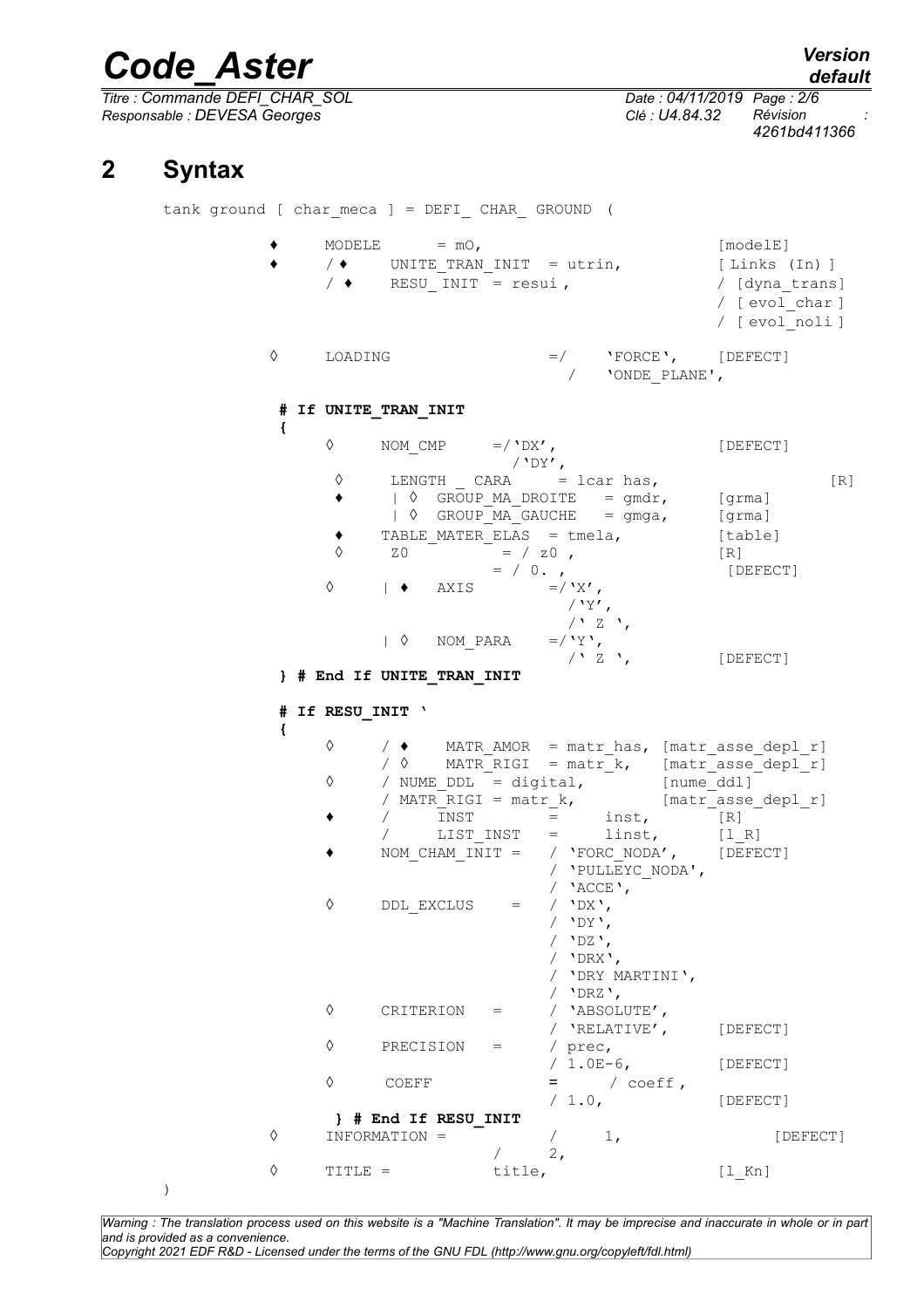*Titre : Commande DEFI\_CHAR\_SOL Date : 04/11/2019 Page : 3/6 Responsable : DEVESA Georges Clé : U4.84.32 Révision :*

*4261bd411366*

# **3 Operands**

## **3.1 Operand MODELE**

 $MODELE = mO$ 

Permet to define the name of model to which will be affectée the load. According to the dimension of the problem, they must be in 2D a model plane deformations ( $D$  PLAN'), or in 3D of a voluminal model with a modeling'3D'.

# **3.2 Operand LOADING**

◊ LOADING = / 'ONDE\_PLANE', / 'FORCE',

Indicate the nature of the imposed loading :

- $LOADING$  = 'ONDE PLANE': loading in the form of a wave planes vertical propagation imposed on the model and deduced from the movement in plane wave imposed on a column of ground 2D or another auxiliary model. The wave is of shearing if there is a horizontal movement of request, it is of pressure if there is a vertical movement of request.
- $LOADING = 'FORCE'$ : loading in the form of opposite forces imposed on the side edges of the model.

## **3.3 Operand UNITE\_TRAN\_INIT**

Fournit the unit of writing to the format 'TABLE' transitory evolutions in each level of a column 2D of laminated ground obtained at the time of a former call with DEFI SOL EQUI. At the time of this former call, Lbe evolutions are created using the keyword UNITE RESU TRAN. The loads imposed on the model are extracted in the forms from tablecloths from forces depending on time and the dimension on the stratification starting from the file corresponding to this unit.

#### **3.3.1 Operand NOM\_CMP**

| ♦ | $NOM$ $CMP =$ |  | DX' | [DEFECT] |
|---|---------------|--|-----|----------|
|   |               |  | ∸∸  |          |

Indicate the direction of the signal imposed on the column of ground 2D which was used to provide the results of the transitory evolutions to impose like boundary conditions :

- NOM  $\text{CMP} = \text{VDX}'$ : imposed signal is horizontal (corresponds to a wave of shearing of vertical propagation);
- NOM  $\text{CMP} = 'DY'$ : imposed signal is vertical (corresponds to a wave of vertical pressure).

## **3.3.2 Operand AXIS**

 $\Diamond$  AXIS = /  $'X',$  $\sqrt{y'}$ ,  $'Z'$ ,

Indicate the direction DE the load imposedE with the model. This parameter is necessary in 3D and makes it possible by its presence to activate this case of loading.

**Note:** this keyword is not necessary in 2D because the direction of the load depends on the type of loading and the direction of the signal: for NOM CMP =  $'DX'$ , one has 'X' for LOADING = 'ONDE PLANE' and 'Y' for LOADING = 'FORCE'. Conversely for NOM CMP = 'DY'.

#### **3.3.3 Operand NOM\_PARA**

*Warning : The translation process used on this website is a "Machine Translation". It may be imprecise and inaccurate in whole or in part and is provided as a convenience. Copyright 2021 EDF R&D - Licensed under the terms of the GNU FDL (http://www.gnu.org/copyleft/fdl.html)*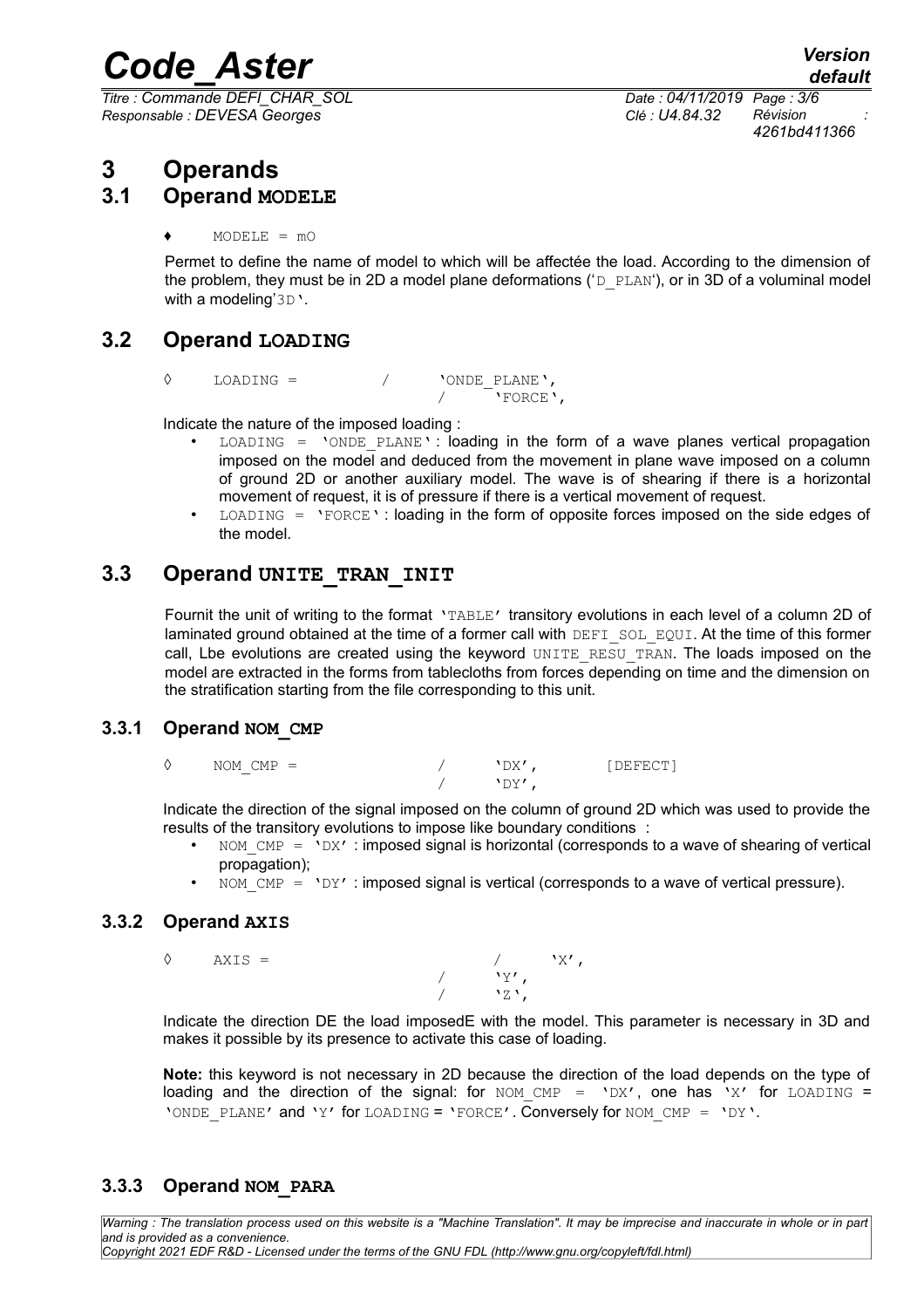*Code\_Aster Version Titre : Commande DEFI\_CHAR\_SOL Date : 04/11/2019 Page : 4/6 Responsable : DEVESA Georges Clé : U4.84.32 Révision :*

*4261bd411366*

 $\Diamond$  NOM\_PARA =  $\angle$  / '  $\lor$  ',  $\angle$ 

[DEFECT]

Allows to only specify in 3D, the direction DE propagation of the signal of plane wave generating the force to be applied and corresponding to the vertical direction of the model. This operand is not necessary in most case because he generally results from the direction of the signal imposed on the column of ground by NOM CMP and of the direction of the load imposed on the model by AXIS. But for NOM CMP = 'DY', and AXIS = 'X', for example, one can have a parameter of propagation for a loading of the type 'FORCE'as well in the direction'y' that in the direction 'z'. And for NOM CMP = 'DX', and AXIS = 'X', for a loading of the type 'ONDE PLANE', one can have a wave as well HS in the direction 'Y' qu'oneE wave  $SV$  in the direction ' $Z'$ .

One considers however a value by default  $2 \cdot z$  as a vertical direction for a 3D problem.

### **3.3.4 Operands GROUP\_MA\_DROITE/GROUP\_MA\_GAUCHE**

- $\vert \diamondsuit$  GROUP MA DROITE = gmda
	- $\sqrt{ }$  GROUP MA GAUCHE = gmga

Permettent respectively to define the names of the groups of meshs représentatifs flat rim and left edge model to which serhas affected the load. One must inform at least one of these operands. These groups of meshs are linear in 2D and surface in 3D, except in the case loading of the type 'FORCE' in 3D where one must define linear groups of meshs encircling the edges of the model.

#### **3.3.5 Operand TABLE\_MATER\_ELAS**

Indicate the table which contienT information on the geometrical description of the horizons soil laminated and that of the initial characteristics of materials constitutive of these layers, sleeps by layer. It corresponds to the table produced by the call to DEFI\_SOL\_EQUI who also produced the file entered by UNITE TRAN INIT.

#### **3.3.6 Operand Z0**

Indicate, the dimension of free surface, worthless by default, of the model to which to make correspond geometrically the worthless dimension of the model of column of ground 2D.

#### **3.3.7 Operand LONG\_CARA**

Indicate, in the case of a loading plane wave, the value characteristic length defined in DEFI\_MATERIAU keyword ELAS allowing to calculate of rigidity added on the absorbing border constituted by edge S right and left of the column of ground .

## **3.4 Operand RESU\_INIT**

Provides the name of the result of the transitory evolution calculated on a model to auxiliairE from which one must extract the fields from speed, displacement or nodal force necessary to the generation of the evolutions second member to be applied like limiting conditions to the edges of the model.

#### **3.4.1 Operand COEFF**

◊ COEFF = / 1.0, [DEFECT] / coeF

Give the factor of combination to apply a loading in the case of of type 'FORCE'. It can be necessary to apply factors -1 in the case of wave of pressure  $P$  or in the case of wave of shearing S on the fields of nodal forces calculatedS on model to auxiliairE result of origin entered behind the keyword RESU\_INIT.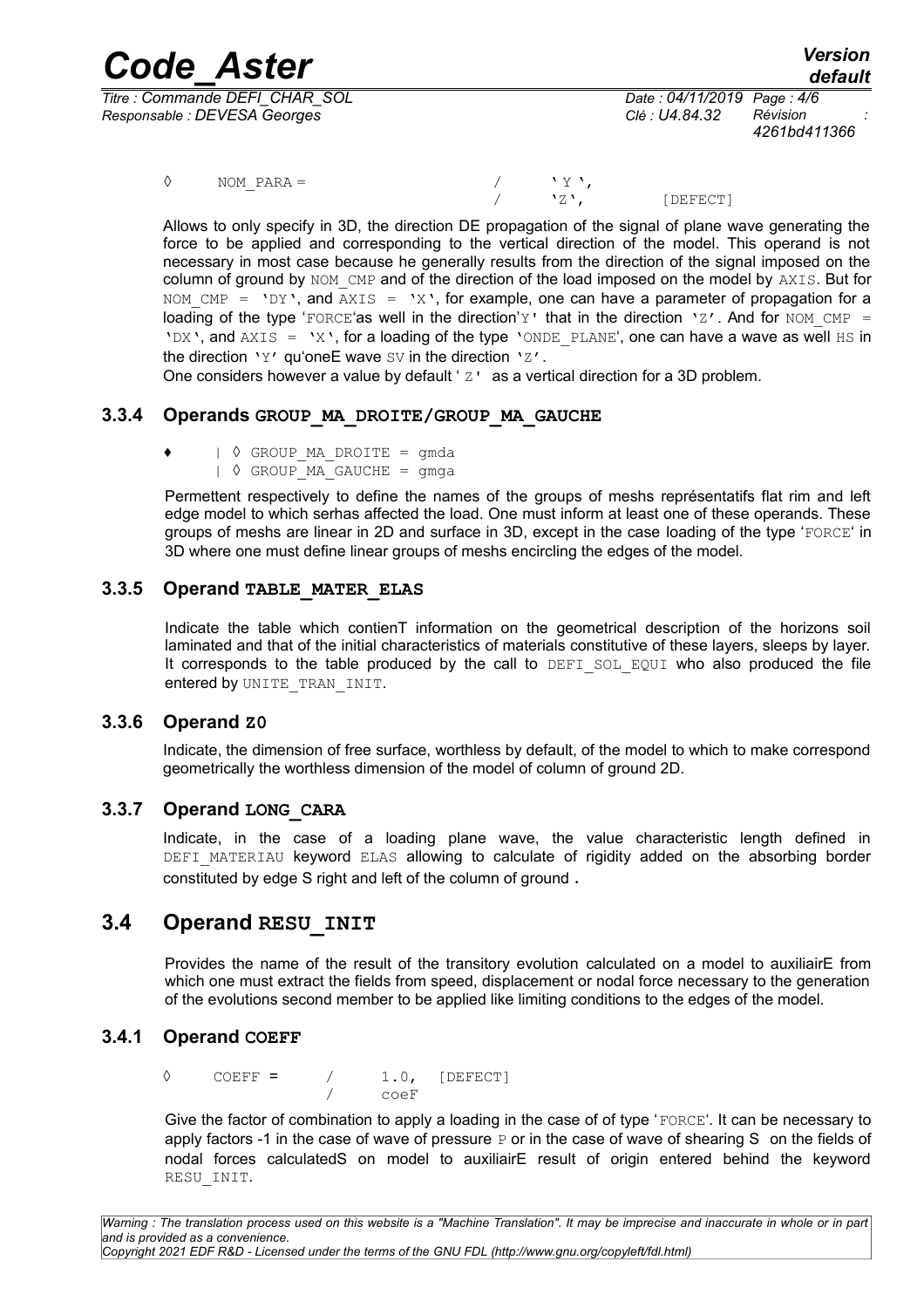*Titre : Commande DEFI\_CHAR\_SOL Date : 04/11/2019 Page : 5/6 Responsable : DEVESA Georges Clé : U4.84.32 Révision :*

*4261bd411366*

#### **3.4.2 Operands MATR\_AMOR / MATR\_RIGI**

- ♦ MATR\_ AMOR = matr\_ has
- $\Diamond$  MATR RIGI = matr k,

In the case of one loading of the type 'ONDE PLANE'. NomS of assembled matrices of damping and of rigidity (optional) that one uses in the products  $K U + CV$  constituting the evolution second member produced from which one can create the load to be applied to the model.

#### **3.4.3 Operands NUME\_DDL / MATR\_RIGI**

```
◊ / MATR_ RIGI = matr_ K
/ NUME DDL = \text{digital},
```
In the case of one loading of the type 'FORCE', Entrées from which one can obtain the classification of reference or conversion of the evolution second member produced from which one can create the load to be applied to the model.

#### **3.4.4 Operands INST / LIST\_INST / PRECISION / CRITERION**

```
INST = litps
```
List of actual values moments of calculation DU result of origin.

◊ LIST\_INST = litps

List of realities produced by DEFILIST REEL [U4.34.01] moments of calculation of the produced evolutions.

 $\Diamond$  PRECISION = / prec [R]

/ 1.0D-6 [DEFECT]

Precision used to search the moment specified in the result of origin .

◊ CRITERION = / 'RELATIVE', / 'ABSOLUTE,'

Criterion used to search the moment specified in the result of origin.

#### **3.4.5 Operand NOM\_CHAM\_INIT**

♦ NOM\_CHAM\_INIT = / 'ACCE', / 'FORC\_NODA', / 'PULLEYC\_NODA',

Name of field of result DE L'evolution of departure calculated of type evol char or dyna tranS that one converts then in the field of the result of the evolution second member DE type evol char transform in load.

#### **3.4.6 Operand DDL\_EXCLUS**

 $DDL$  EXCLUS = nom cmp [TXM]

Name of component to be excluded at once result DE L''evolution of departure calculated of type evol char or dyna trans that one converts then in the field of the result of the evolution second member DE type evol\_char transform in load. Applies in general to a field 'FORC\_NODA'. All the field is taken if the keyword is not indicated.

## **3.5 Operand TITLE**

◊ TITLE = title

*Warning : The translation process used on this website is a "Machine Translation". It may be imprecise and inaccurate in whole or in part and is provided as a convenience. Copyright 2021 EDF R&D - Licensed under the terms of the GNU FDL (http://www.gnu.org/copyleft/fdl.html)*